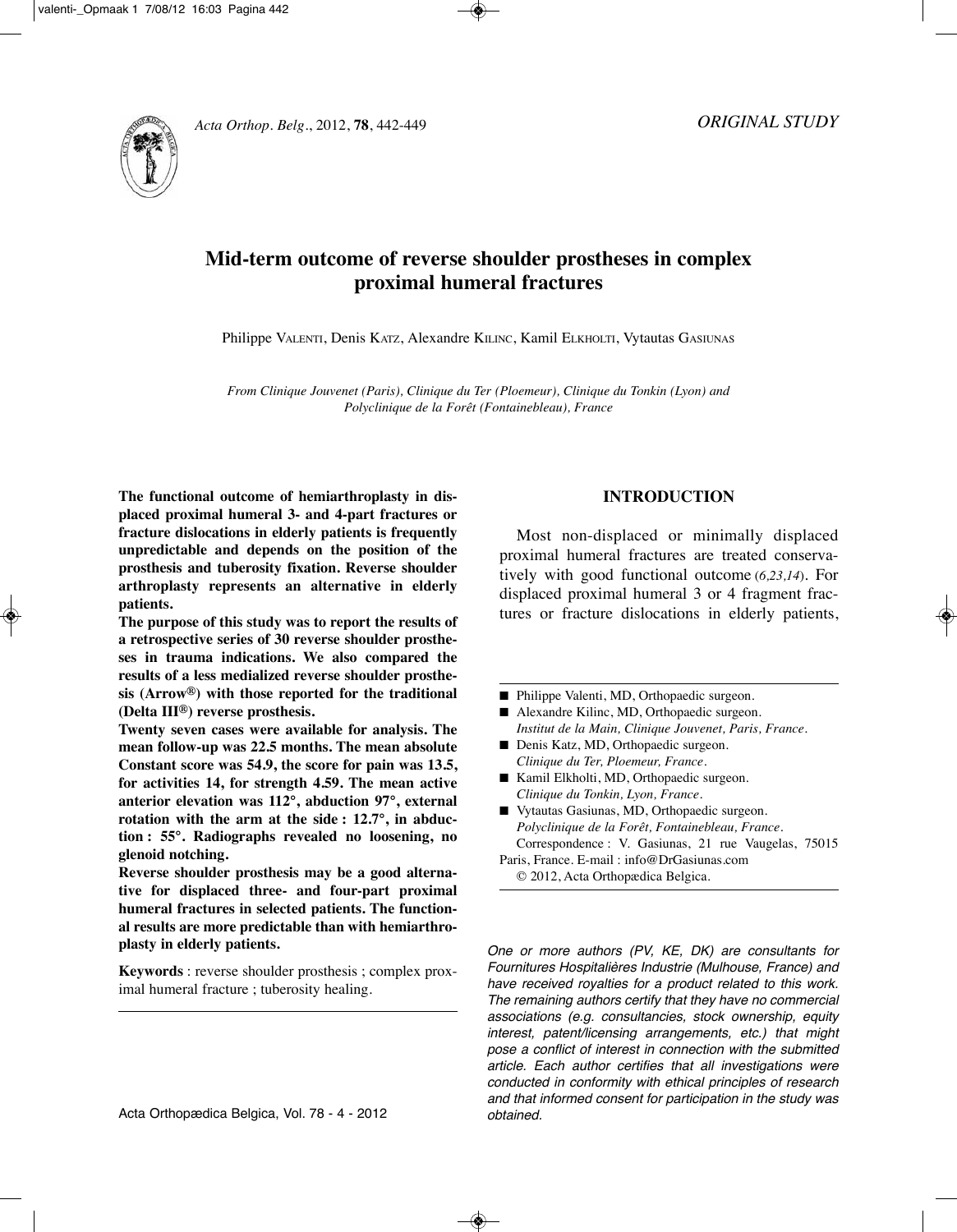hemiarthroplasty or reverse total prosthesis represent the main options. Hemiarthroplasty, often considered as the "gold standard", remains controversial because results are frequently unpredictable (*1*). The functional outcome depends on the position of the prosthesis and the possibility to correctly reduce and maintain the tuberosity fixation. malposition of the tuberosities may occur in up to 50%, tuberosity migration amounts to 39% and non-union is seen in 17% (*1*).

The current concept, which represents an alternative for the treatment of proximal humeral fractures in elderly patients, is reverse total shoulder arthroplasty. Several studies reported satisfactory results with a mean Constant-Murley score of up to 60 (4), active abduction and anterior elevation up to 120° (*4,15,2*), external rotation 25°-30° (*15,2*) and internal rotation up to  $L4(15)$ . The results are more predictable than with hemiarthroplasty. Internal and external rotation depend upon reinsertion or reconstruction of the tuberosities (*2,9*). The major problem of the reverse shoulder prosthesis is scapular notching, which has been noted in up to 25% of cases in mid-term follow-up (*2*).

The purpose of this study was to analyze the results of a retrospective series of 30 reverse shoulder prostheses in trauma indications. We also compared clinical and radiological results of a less medialized reverse shoulder prosthesis (Arrow®, FH Orthopaedics, Mulhouse, France) with those of the traditional reverse Delta  $III<sup>®</sup>$  prosthesis (DePuy, St Priest, France) in terms of stability, glenoid notching and rotation range.

#### **PATIENTS AND METHODS**

Thirty patients were operated on between April 2004 and February 2008 by three senior surgeons (KE, PhV, DK). There were 2 male and 28 female patients, 18 left and 12 right shoulders, 15 on the dominant side and 15 on the non-dominant side. The average delay between injury and surgery was 10 days. All patients were over 66 years of age with a mean age of 78 years ; 50% were over eighty. Co-morbidities included diabetes in 3 cases, hypertension in 8 cases, breast cancer with lympho edema in 1 case, previous aortal prosthetic surgery in one case, rheumatoid arthritis in 3 cases, cardiac rhythm disorder in 3, coronary heart disease in 3 cases and



*Fig. 1.* — Preoperative radiographs of a fracture in a 70-yearold patient, smoker. Comminuted 4-fragment fracture with impaction in valgus.

 respiratory insufficiency and asthma in one case each. Associated injuries resulting from the same trauma were controlateral distal humerus fracture in one case and distal radius fracture in another case.

Preoperative investigation of the fracture systematically included anteroposterior and lateral radiographs (Fig. 1). There were 22 type 4 (Neer's classification) fractures, 6 type 3 and 2 type 2 fractures ; 4 of these were fracture-dislocations.

Thirteen patients had a CT scan to evaluate the fracture fragment morphology ; the muscular status and fatty degeneration could thus be determined. Seven of them had stage 2, two stage 3 and one stage 1 supraspinatus degeneration (*11*).

Osteoarthritis was present in 5 cases : one case grade 1 (Hamada) (*13*), three grade 2 and one grade 4. The grading was confirmed by intraoperative findings. Controlateral shoulder pathology involved 4 shoulders : there were 3 Hamada grade 2 arthropathies and one shoulder was affected by rheumatoid arthritis.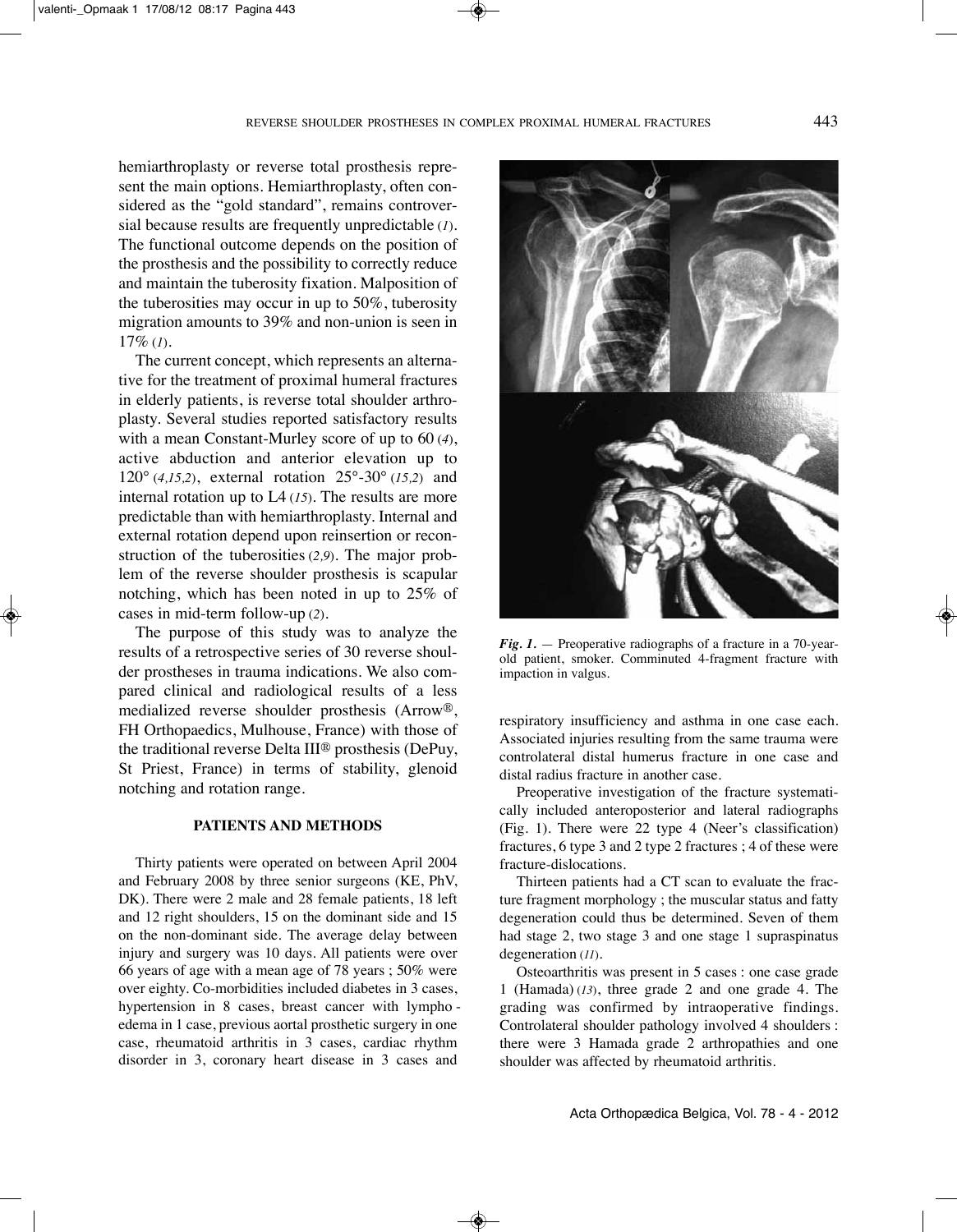Prior to trauma, 6 patients were dependent on homehelpers and 2 patients needed full time assistance.

The Arrow<sup>®</sup> reverse shoulder prosthesis (FH Orthopaedics, Mulhouse), which is less medialized than the traditional Delta III<sup>®</sup> prosthesis (DePuy, France) was implanted for these patients. Indications for reverse shoulder prosthesis were a displaced three- or four- part fracture and fracture dislocation of the proximal humerus in elderly patients with poor bone quality in whom tuberosity migration, resorption or malunion was considered highly probable.

#### **Surgical procedure**

All the patients were operated under general anaesthesia with an interscalenic block (post operative analgesia) in a beach chair position. In 29 patients a supero-lateral approach was performed and one patient had a delto-pectoral approach (the fracture extended distally down the humeral shaft). The coraco-acromial ligament was systematically cut and acromioplasty was performed in 15 shoulders to obtain a better exposure of the glenoid. We always resected the tendon of supraspinatus and we removed the humeral head. The lesser tuberosity with the subscapularis muscle was retracted anteriorly with two sutures at the bone tendon junction ; the greater tuberosity with the infraspinatus was retracted posteriorly with two sutures at the tendon bone junction. The teres minor posteriorly was mostly not involved except with a fracture line extending to the diaphysis ; in eleven cases the teres minor was reinserted with two mattress sutures. Tenodesis of the long biceps tendon was performed in five cases and a tenotomy in the others. Exploration of the joint showed a fracture to the anterior (3 cases) or inferior part (one case) of the glenoid and degenerative changes of the glenoid cartilage in 9 cases. in seven patients a cortico-cancellous bone graft was necessary to fill the scapular bone defect and to allow an excellent press fit fixation for the convex glenoid metalback. The size of the base plate was 44 with the exception of two cases (two men) where a 46 was needed to obtain an optimal contact with the concave glenoid preparation. The base plate was implanted vertically or with a slight inferior tilt. The glenosphere was positioned on the baseplate and not embedded as usually done with the Delta®. This results in a lateralization of the centre of rotation of 8.5 mm from the glenoid bone level (15). Two non-locking divergent screws size 5.5 mm directed superiorly to the coracoid foot and inferiorly to the pillar of the scapula ensured base plate stability. The majority of the glenospheres were size 36 ; 4 were size 39.



*Fig. 2.* — Postoperative radiographs showing tuberosity fixation and healing.

The trial humeral component was inserted into the diaphysis with 10° to 30° of retroversion (average  $21.88^\circ$ ), to align the humerus with the glenosphere. The difficulty was to determine the adequate height and tension of the deltoid. in most cases the medial part of the plate of the humeral stem was positioned on the "calcar" and this ensured prosthesis stability. It was not necessary to perform a bone cut and we used only two spacers of 5 mm in this series. in the Arrow® prosthesis, the medial part of the polyethylene cup is cut out to prevent impingement with the pillar of the scapula in rotation. The definitive component should be implanted with a small clearance between cup and glenosphere to facilitate deltoid action. The polyethylene cup of the Arrow® design is deeper than in the Delta III. We avoid a tight contact between the glenosphere and the humeral component, particularly in the presence of a weak deltoid, to enhance active anterior elevation recovery. in nine patients a cancellous bone graft from the humeral head was used to fill the humeral metaphyseal bone defect ; it was fixed over the metaphysis implant to accelerate tuberosity healing. The humeral component was always cemented in the diaphysis. The tuberosities were reinserted (Fig. 2). The greater tuberosity was at least partly reinserted in 16 cases ; the lesser tuberosity was reinserted in 12 cases. Good implant stability was achieved intraoperatively in all cases. The anterior deltoid was reinserted to the acromion with non-absorbable transosseous sutures. A subcutaneous suction drain was left in place for 48 hours. A simple arm sling for three weeks in neutral rotation was recommended but early passive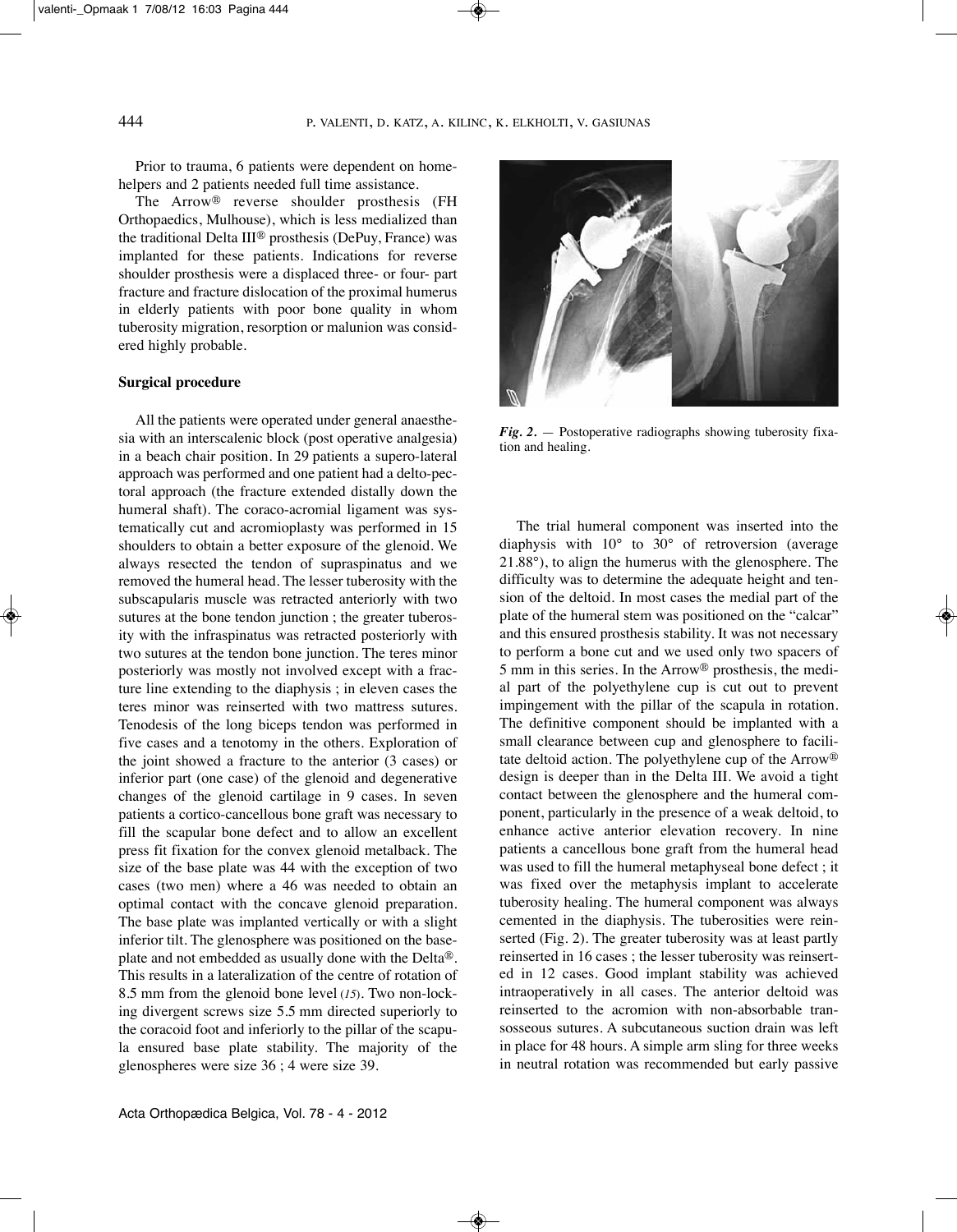

*Fig. 3.* — Functional outcome 2 years postoperatively

motion was begun immediately after surgery. Active rotation, particularly medial rotation was contra indicated for 6 weeks to avoid tuberosity migration. After an average hospital stay of 6 days, patients continued physiotherapy in a rehabilitation centre (20 patients) or at home (10 patients) if their autonomy was quickly restored. Physical therapy was continued during three to seven months.

# **Patient assessment**

The modified Constant- Murley function pain score related to gender and age was used for clinical evaluation at the latest follow-up (*7*). subjective assessment was made using the degree of satisfaction of the patient (very satisfied ; satisfied, acceptable, disappointed).

Radiological evaluation included an anteroposterior view under three positions in rotation (neutral, external and internal) and lamy's lateral view. We looked for signs of glenoid component loosening (radiolucent lines around the base plate, hardware failure, change in base plate position) and for the presence of scapular notching. We used Nerot's classification (21) with five grades according to the size of the defect seen on the radiograph.

#### **Statistical analysis**

student's t-test was used for statistical analysis when two groups had to be compared. When comparison involved more than two groups, a variance analysis was applied. The level of significance  $(p)$  was set at 0.05.

## **RESULTS**

Three patients were lost to follow-up, so that the series included 27 cases for analysis. The mean follow-up was  $22.5$  months (range : 12 to 39). None of the patients had moderate or severe pain. The mean Constant-Murley score for pain was 13.5 (10 to 15). Activity of daily living had an average score of 14  $(8 \text{ to } 20)$ . The mean active anterior elevation was  $112^{\circ}$  (85-150°), and the mean active abduction 97° (80 to 160°) ; the Constant-Murley score for anterior elevation and abduction was 6.48 and 5.86 respectively. All the patients had more than 85° of anterior elevation. The mean active external rotation with the arm at the side was  $12.7^{\circ}$  (0 to  $40^{\circ}$ ) and 55° (20 to 90°) in 90° of abduction. Constant-Murley scores for external and internal rotation were respectively  $6(4 \text{ to } 8)$  and  $4.62(2 \text{ to } 10)$ . The mean Constant-Murley score for power was 4.6 (1 to 12). The mean absolute Constant-Murley score was 54.9 pts (44 to 71pts) and the modified Constant-Murley score (age, gender) was 79.8% (63 to 111%).

One patient developed a paresis of the deltoid two months postoperatively. Radiologically the tuberosity had migrated. he had recovered a satisfactory function after one year : 100° of active anterior elevation, 20° of external rotation with the arm at the side and an absolute Constant-Murley score of 54 points.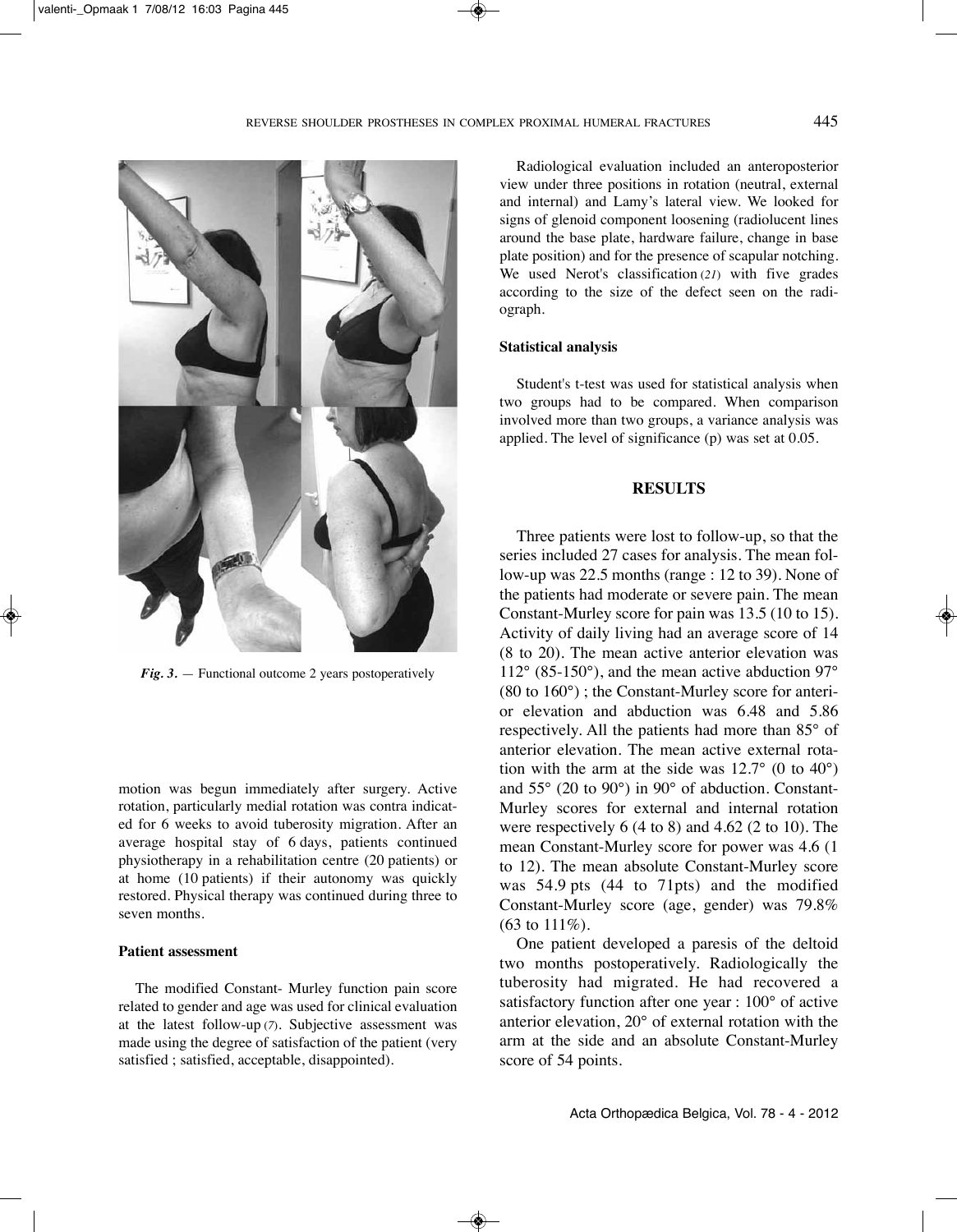Subjectively 17 patients were very satisfied; the remaining 10 were satisfied.

Radiographic examination at the latest follow-up did not show any component loosening. There were no glenoid notches with the less medialized reverse prosthesis (Arrow®, Fh Orthopaedics, France) and there was only one case of progressing radiolucent lines at the glenoid component. There were 2 cases of tuberosity resorption and 14 cases of ectopic ossifications. There were no instances of infection or dislocation.

Further analysing our results we found that the patients who did not develop ectopic ossifications had a statistically significantly better internal rotation (5.25 compared to 3.85).

Patients who had their greater tuberosity reinserted had a significantly better external rotation with the arm at the side : 16.7° versus 8.6°.

Patients who had their minor tuberosity reinserted also had a significantly better external rotation with the arm at the side : 17.9° versus 9.1°. Other differences in ROM in relationship with ossification and tuberosity reinsertion were not statistically significant.

Table I compares our results to other reported results of reverse shoulder prostheses in fracture indications.

# **DISCUSSION**

Treatment of three or four-part fractures or fracture-dislocations of the proximal humerus ranges from conservative treatment to prosthetic replacement. Conservative treatment in these displaced fractures frequently results in mal-union with limited range of motion but with a relatively pain free shoulder (*8*).

Open reduction and fixation is usually proposed to younger patients with a good quality of the bone because of a risk of avascular necrosis or non-union of the tuberosities.

Hemiarthroplasty is currently the best way of treatment for these complex fractures in elderly patients : Mighell *et al* (*18*) reported a forward

|                                             | This series                           | Bufquin et al                       | Caseneuve & Cristofari                                       |
|---------------------------------------------|---------------------------------------|-------------------------------------|--------------------------------------------------------------|
|                                             |                                       |                                     |                                                              |
| Follow-up                                   | 22.5 months                           | 22 months                           | 86 months                                                    |
| Number of patients                          | 27                                    | 40                                  | 16                                                           |
| Age (years)                                 | 78                                    | 78                                  | 75.5                                                         |
| Ossifications present                       | 52%                                   | 90%                                 | $\ast$                                                       |
| Notching                                    | $\theta$                              | 25%                                 | 69% (after 4.7 years on average)                             |
| <b>Dislocations</b>                         | $\theta$                              | 1                                   |                                                              |
| Abduction                                   | 97 $^{\circ}$ (80 to 160 $^{\circ}$ ) | $86^{\circ}$ (35-150°)              | 6.5 Constant Murley                                          |
| Active anterior elevation                   | $112^{\circ}$ (85-150°)               | 97° (35-160°)                       | 6.5 Constant Murley                                          |
| External rotation at the side               | $12.7^{\circ}$                        | $8^{\circ}$ (-40 – +40 $^{\circ}$ ) | 1.1 Constant Murley (2.4 when<br>tuberosities reconstructed) |
| External rotation in abduction              | $55.7^{\circ}$                        | $30^{\circ}$ (0-80°)                | $\ast$                                                       |
| Constant-Murley score for internal rotation | 4.71                                  | $\ast$                              | 2.4 (4.6 when tuberosities reconstructed)                    |
| Constant-Murley score for pain              | 13.5                                  | 12.5                                | 14.1                                                         |
| Constant-Murley score for activity          | 14                                    | 10.9                                | 13.3                                                         |
| Constant-Murley score for mobility          | 23.07                                 | 17.6                                | 16.5                                                         |
| Constant-Murley score for strength          | 4.59                                  | 3.6                                 | 16.1                                                         |
| Constant-Murley absolute score              | 54.8                                  | 44                                  | 60                                                           |
| Modified Constant-Murley score              | 80.27                                 | 66                                  | $\ast$                                                       |

Table I. — Comparison of our series and other series of fractures treated with reverse shoulder prostheses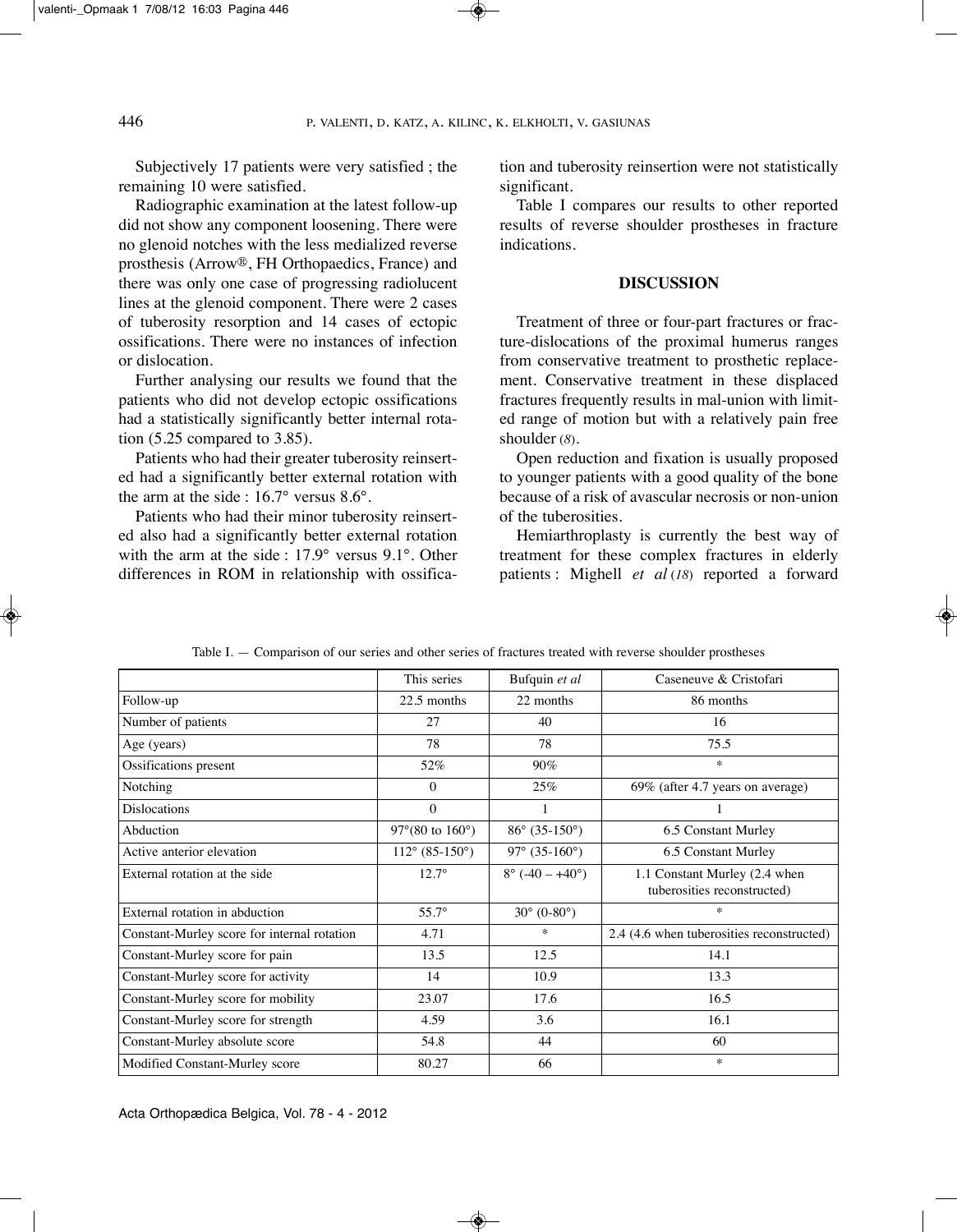elevation of 128° (range, 45°-180°), external rotation of  $43^{\circ}$  (range,  $0^{\circ}$ -80°), and internal rotation to l2 (range, t11 to greater trochanter) ; Gronhagen *et al* obtained a Constant and Murley score for ROM of 18 (0-40) (*12*) ; s.Fallatah *et al* (*9*) reported forward elevation of 87° (range 15°-160°), active abduction of 63° (range 10°-120°), active external rotation of 22° (range -15° to 120°) ; active internal rotation was between L1 and L3. So clinical results appear to be variable with a significant rate of complications such as migration or non-union of the tuberosities  $(1)$ . Newer designs of the humeral stem and new methods of fixation of the tuberosities increased the rate of healing in good position of the tuberosities and have improved clinical results (*22*). A recent review of the literature by Kontakis *et al* (*17*) found tuberosity complications in 11.15%, affecting shoulder function and the mean active anterior elevation was 105.7° but with a range of distribution from 10° to 180° and the mean external rotation is 30.4°. Hemiarthroplasty, they concluded, could provide a pain free shoulder but mobility was non-predictable. Elderly patients with poor bone quality, a limited possibility to cooperate, living in institutions, dependant from caregivers or homehelpers run a higher risk of these problems and have a poorer functional result.

The first series of reverse total shoulder prostheses (*2,4,10,20*) in carefully selected patients showed that they may give good functional outcomes. This operation may be technically demanding, but it has good short and midterm results. it is indicated in those elderly patients who have a poor bone quality, have a high risk of tuberosity migration or nonunion and have deficient rotator cuff. Axillary nerve paralysis- a rare complication in patients having sustained proximal humeral fractures- is a contraindication for the reverse total shoulder prosthesis.

sirveaux *et al* (*20*) in a comparative study of hemiarthroplasty and reverse prosthesis for displaced fractures showed that active anterior elevation ranged from 10° to 180° in hemiarthroplasty and clustered around 110° in reverse total arthroplasty. Gallinet *et al* (*10*) confirmed a better range of motion with a reverse prosthesis. In our series all the patients had more than 85° of anterior elevation. In elderly patients with comminuted tuberosities and osteopenic bone, the capability to predict the minimal functional outcome with a good reliability represents a decisive factor in the choice of the best treatment.

The reported global Constant-Murley functional score obtained in complex fractures with reverse prostheses is similar (54.8 in our study and 44 to 68 in others) (*4,15,2*) to the score obtained with hemiarthroplasties  $(56 \text{ to } 64)$   $(17,19)$ . The mean ROM is also comparable, as the mean active anterior elevation in our study was 112° and it was 97° to 122° in other studies on reverse total shoulder prosthesis for fractures (*2,4,15*) compared to 105.7° for hemiarthroplasties (*17*) ; the mean active abduction was 97° in our study (112°-120° in other studies) (*4,15*) and  $92.4^\circ$  in hemiarthroplasties. The mean active external rotation in our study was 12.7° with the elbow at the side and 55.7° in 90° abduction, as compared to a maximum of  $25^{\circ}$  (15) or  $30^{\circ}$  (2) in previous studies.

Gallinet *et al* (*10*) in a retrospective comparative study concluded that the patients who had a reverse total prosthesis had better anterior elevation, better abduction but worse external and internal rotation on short follow-up. They also had a better overall Constant-Murley score, better score for mobility, activity and pain, but not for strength.

The major complication specific to the reverse total shoulder prosthesis is scapular notching. This has been reported in 5% to 53%  $(2,5,15)$ . Since we did not find notching in our group of patients, we tend to conclude that inferior scapular notching may be related with implant design.

Cazeneuve *et al* (*3*) reported 4 dislocations in 35 reverse prostheses implanted for fracture. In three cases the cause was a remaining tubercle which was responsible for a cam effect with a superior dislocation ; in one case it was a malposition of the humeral stem with excessive anteversion. The authors attributed the dislocation of a reverse prosthesis to improper tension on the deltoid, as a result of the medialisation of the rotation center. In our series, with this new prosthetic design we did not encounter dislocation or notching. Moving the centre of rotation 8.5 mm away from the glenoid bone creates a lateralisation of the humerus and increases tension of the deltoid. Furthermore, the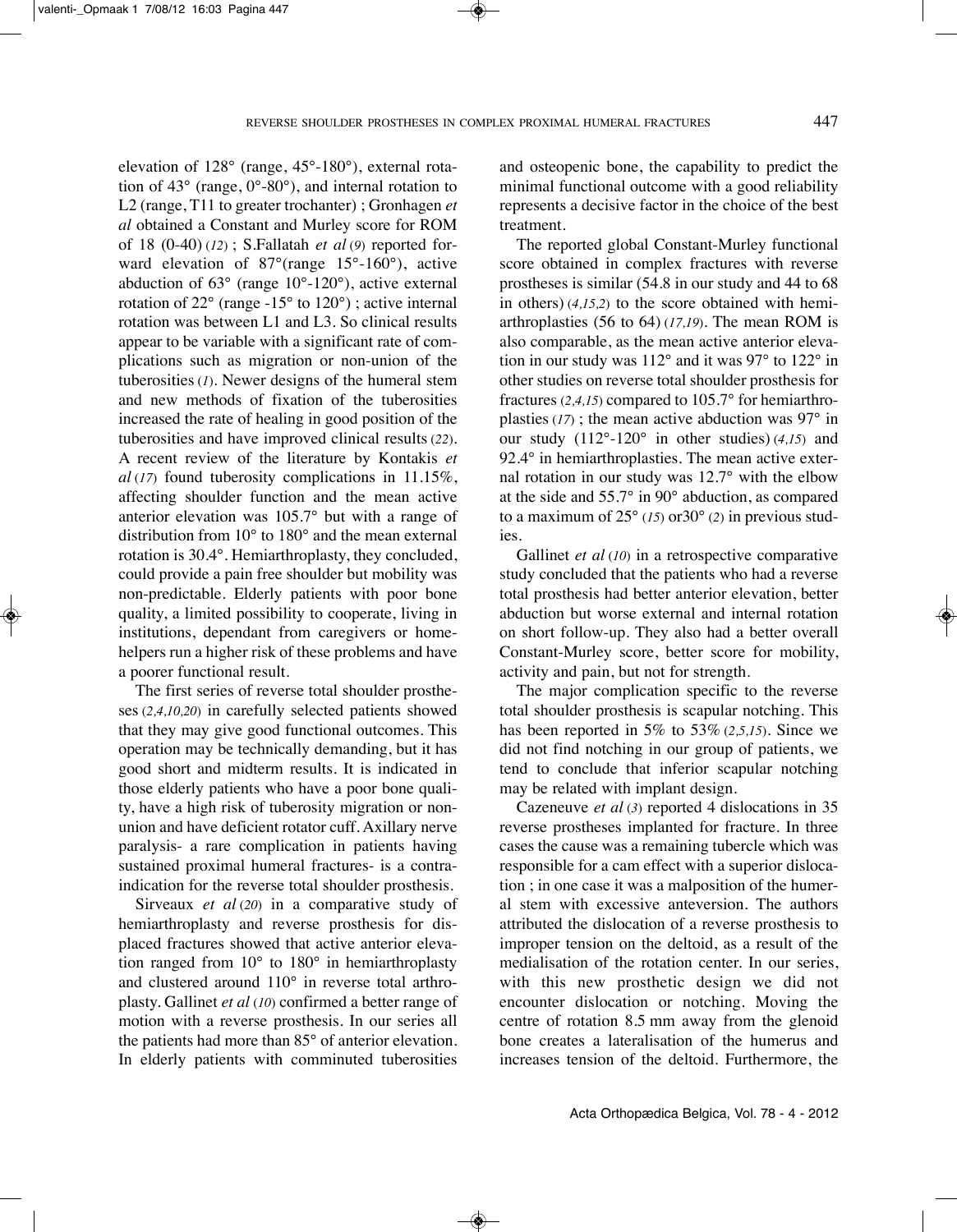polyethylene cup is deeper than in the Delta III and the medial side of the humeral polyethylene insert is contoured to avoid medial impingement with the neck of the scapula and glenoid notching.

The supraspinatus tendon is frequently torn or fibrotic and not functional in elderly patients. Moreover the supraspinatus is not crucial for abduction in reverse shoulder arthroplasty which depends on the deltoid. Resection of the supraspinatus can therefore be recommended to create some space and to avoid a reverse prosthesis being too tight.

The present study had several limitations. The size of this series is too small to ascertain significant differences in terms of external and internal rotation with respect to the traditional Delta prosthesis. The minimum duration of follow-up of twelve months is relatively short to eliminate glenoid or humeral loosening at mid or long term follow-up.

# **CONCLUSION**

Reverse shoulder prosthesis may be a good alternative for displaced three-and four-part proximal humeral fractures in selected patients. The functional results are more predictable and more reliable than for hemiarthroplasty in elderly patients with a narrow range of distribution. Nevertheless indications for reverse shoulder prosthesis in fracture treatment should be limited. poor bone quality, a deficient rotator cuff, comminuted tuberosities with a high risk of non-union, malunion or resorption represent poor prognostic factors for hemiarthroplasty in terms of functional results. A more lateralized center of rotation in a reverse shoulder prosthesis seems to address the issue of glenoid notching which is a factor influencing the survival rate of the prosthesis. Reinsertion and fixation of the tuberosities improves external rotation and is preferable to a large resection of the tuberosities. Longer followup in traumatic indications is needed to confirm these good early results.

### **REFERENCES**

**1. Boileau P, Krishnan SG, Tinsi L**  *et al.* Tuberosity mal position and migration : reasons for poor outcomes after

hemiarthroplasty for displaced fractures of the proximal humerus*. J Shoulder Elbow Surg* 2002 ; 11 : 401-412.

- **2. Bufquin T, Hersan A, Hubert L, Massin P.** Reverse shoulder arthroplasty for the treatment of three- and fourpart fractures of the proximal humerus in the elderly : a prospective review of 43 cases with a short-term follow-up. *J Bone Joint Surg* 2007 ; 89-B : 516-520.
- **3. Cazeneuve JF, Cristofari DJ.** [Long term functional outcome following reverse shoulder arthroplasty in the elderly.] (in French). *Rev Chir Orthop Traumat Appar Mot* 2011 ; 97 : 567-573.
- **4. Cazeneuve JF, Cristofari DJ.** [Grammont reversed prosthesis for acute complex fracture of the proximal humerus in an elderly population with 5 to 12 years follow-up.] (in French). *Rev Chir Orthop Réparatrice Appar Mot* 2006 ; 92 : 543-548.
- **5. Cazeneuve JF, Cristofari DJ.** The reverse shoulder prosthesis in the treatment of fractures of the proximal humerus in the elderly. *J Bone Joint Surg* 2010 ; 92-B : 535-539.
- **6. Clifford PC.** Fractures of the neck of the humerus : a review of the late results. *Injury* 1980 ; 12 : 91-95.
- **7. Constant CR, Murley AH.** A clinical method of functional assessment of the shoulder. *Clin Orthop Relat Res* 1987 ; 214 : 160-164.
- **8. Edelson G, Safuri H, Salami J, Vigder F, Militianu D.** Natural history of complex fractures of the proximal humerus using a three-dimensional classification system. *J Shoulder Elbow Surg* 2008 ; 17 : 399-409.
- **9. Fallatah S, Dervin GF, Brunet JA, Conway AF, Hrushowy H.** Functional outcome after proximal humeral fractures treated with hemiarthroplasty. *Can J Surg* 2008 ; 51 : 361-365.
- **10. Gallinet D, Clappaz P, Garbuio P, Tropet Y, Obert L.** Three or four parts complex proximal humerus fractures : hemiarthroplasty versus reverse prosthesis : a comparative study of 40 cases. *Orthop Traumatol Surg Res* 2009 ; 95 : 48-55.
- **11. Goutallier D, Postel JM, Lavau L, Bernageau J.** [Impact of fatty degeneration of the supraspinatus and infraspinatus muscles on the prognosis of surgical repair of the rotator cuff.] (in French). *Rev Chir Orthop Réparatrice Appar Mot* 1999 ; 85 : 668-676.
- **12. Grönhagen CM, Abbaszadegan H, Révay, Adolphson Y.** Medium-term results after primary hemiarthroplasty for comminute proximal humerus fractures : A study of 46 patients followed up for an average of 4.4 years. *J Shoulder Elbow Surg* 2007 ; 16 : 766-773.
- **13. Hamada K, Fukuda H, Mikasa M, Kobayashi Y.** Roentgenographic findings in massive rotator cuff tears. A long-term observation. *Clin Orthop Relat Res* 1990 ; 254 : 92-96.
- **14. Hanson B, Neidenbach P, de Boer P, Stengel D.** Functional outcomes after nonoperative management of fractures of the proximal humerus. *J Shoulder Elbow Surg* 2009 ; 18 : 612-621.